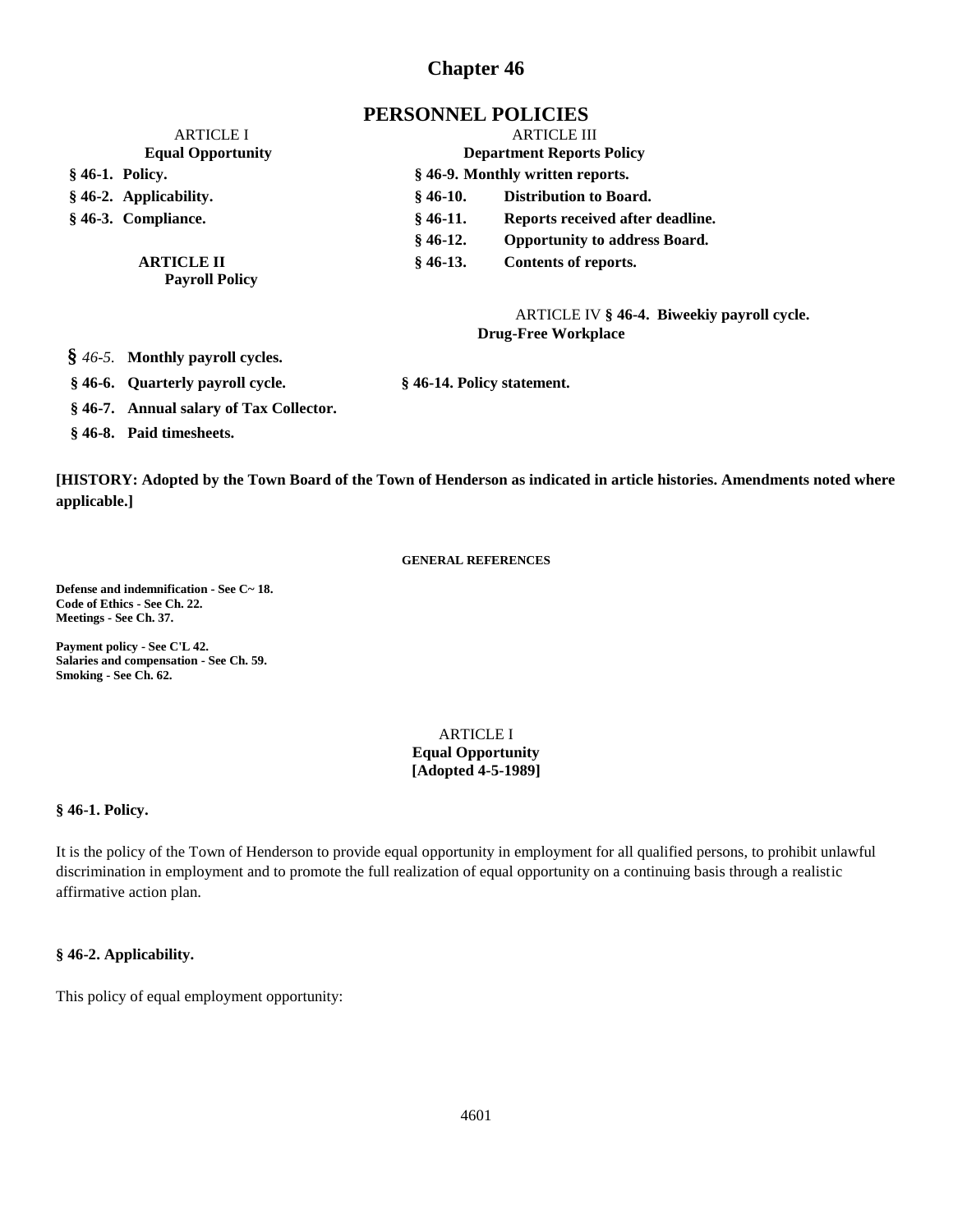# **§ 46-2 iib~N-i)ERSON- COD--E § 46-4**

- A. Applies to all persons without regard to race, color, creed, national origin, age (18 to 70), sex, disability, religion, marital status or political affiliation. 1
- B. Applies to all town organizational departments and governs all town employment practices, policies and actions.
- C. Provides that no local practice or procedure or policy exists which serves to diminish or negate such equal opportunity.

# **§ 46-3. Compliance.**

All department heads, management and management confidential employees are expected to comply with this policy directive and to ensure equal opportunity in all personnel practices within their individual departments.

# ARTICLE II **Payroll Policy [Adopted 2-9-1994]**

# **§ 46-4. Biweekly payroll cycle.**

- A. The Town of Henderson designates that biweekly payroll checks be issued to all employees paid in the biweekly cycle on the Thursday morning immediately following the end of the biweekly payroll cycle.
- B. All timesheets will he compiled by the employees daily and will be submitted to their supervisors for review at the close of business (COB) daily. All supervisors and department heads will compile all hours worked by their employees during the biweekly cycle and will forward the summary to the payroll clerk no later than noon on the Monday following the end of the biweekly payroll cycle. All appropriate hours will he clearly identified as to regular hours, overtime hours, sick time hours, vacation hours and leave without pay hours. Submitted timesheets will he placed in the file designated as timesheets in the third file drawer of file cabinet No.9, located in the Town Office.
- C. The appropriate department heads will review timesheets for all employees under their supervision for accuracy and will identify the appropriate appropriation accounts that hours will he charged against.
- D. The payroll clerk will process the submitted timesheets for payment according to the documentation received by the submission deadline. Checks will he processed and printed by the COB on the Tuesday following the end of the biweekly payroll cycle and will be available for the Town of Henderson Supervisor's signature. Required signatures will be obtained and checks will he issued to the employees' supervisors no later than COB on the Wednesday following the end of the biweekly payroll cycle.
- E. All supervisors and department heads will issue biweekly paychecks to employees under their supervision on the Thursday morning following the end of the payroll cycle.

**Editor's Note: Amended at tisne of adoption of Code (see Ch. 1, General Provisions, ArL I).**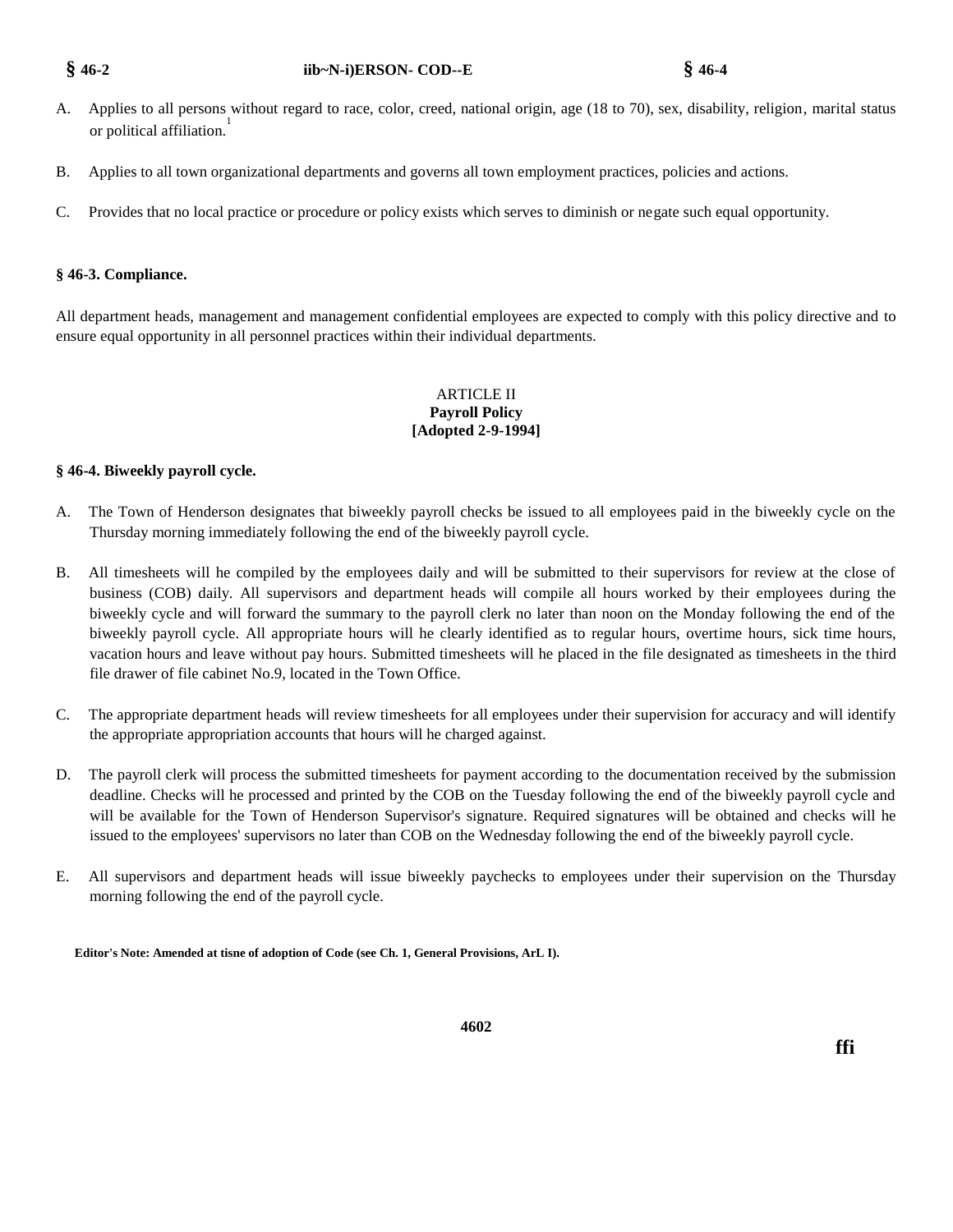## **§ 46-5. Monthly payroll cycles.**

- A. All employees maintaining positions which are designated as monthly payroll cycles will have their checks processed on the last business day of the month.
- B. All employees on the monthly payroll cycle who are designated as salaried employees do not have to submit a completed timesheet for payment.
- C. All employees on the monthly payroll cycle who are designated as hourly compensated employees must submit a completed timesheet to the payroll clerk no later than COB on the next to the last business day prior to the end of the month. Late submissions will be held until the following month's regular monthly payroll cycle and will not be included on any payroll cycle other than the next monthly payroll processed.
- D. The payroll clerk shall process the monthly payroll based on all submitted timesheets received by the submission deadline on the last business day of the month in which the hours are accrued and designated to he paid.
- E. The payroll clerk will notify the Supervisor upon completion of the monthly payroll processing, and required signature(s) will be acquired as directed by the Supervisor. All monthly payroll checks will be mailed to appropriate employees within two business days of the end of the month in which the payroll cycle is completed.

# **§ 46-6. Quarterly payroll cycle.**

- A. All quarterly-paid employees will submit completed timesheets designating the hours worked, or the number of meetings and dates attended, to the payroll clerk no later than COB on the next to the last business day of the end of the month in which the quarterly payroll cycle ends. Late submissions will be held until the next regularly scheduled quarterly payroll cycle is processed and will not be included on any other payroll processed prior to the next quarterly payroll cycle.
- B. The payroll clerk will process the quarterly-paid employees timesheets along with the regular monthly payroll for the months of March, June, September and December. Checks will he signed and issued to quarterly-paid employees under the same guidelines as the regularly monthly-paid employees.

#### **§ 46-7. Annual salary of Tax Collector.**

The annual salary of the Henderson Tax Collector will he paid in three equal installments and will be processed with the regular monthly payroll cycles for the months of January, February and March in each calendar year. Checks will he signed and issued to the Tax Collector under the same guidelines as set forth for the regular monthly employees.

#### **§ 46-8. P~id timesheets.**

A. Upon completion of payroll processing, the payroll clerk will file all employee timesheets in the designated file in the Town Office. Each employee will have their own file folder, which will he filed alphahetically by employee name, within the payroll file.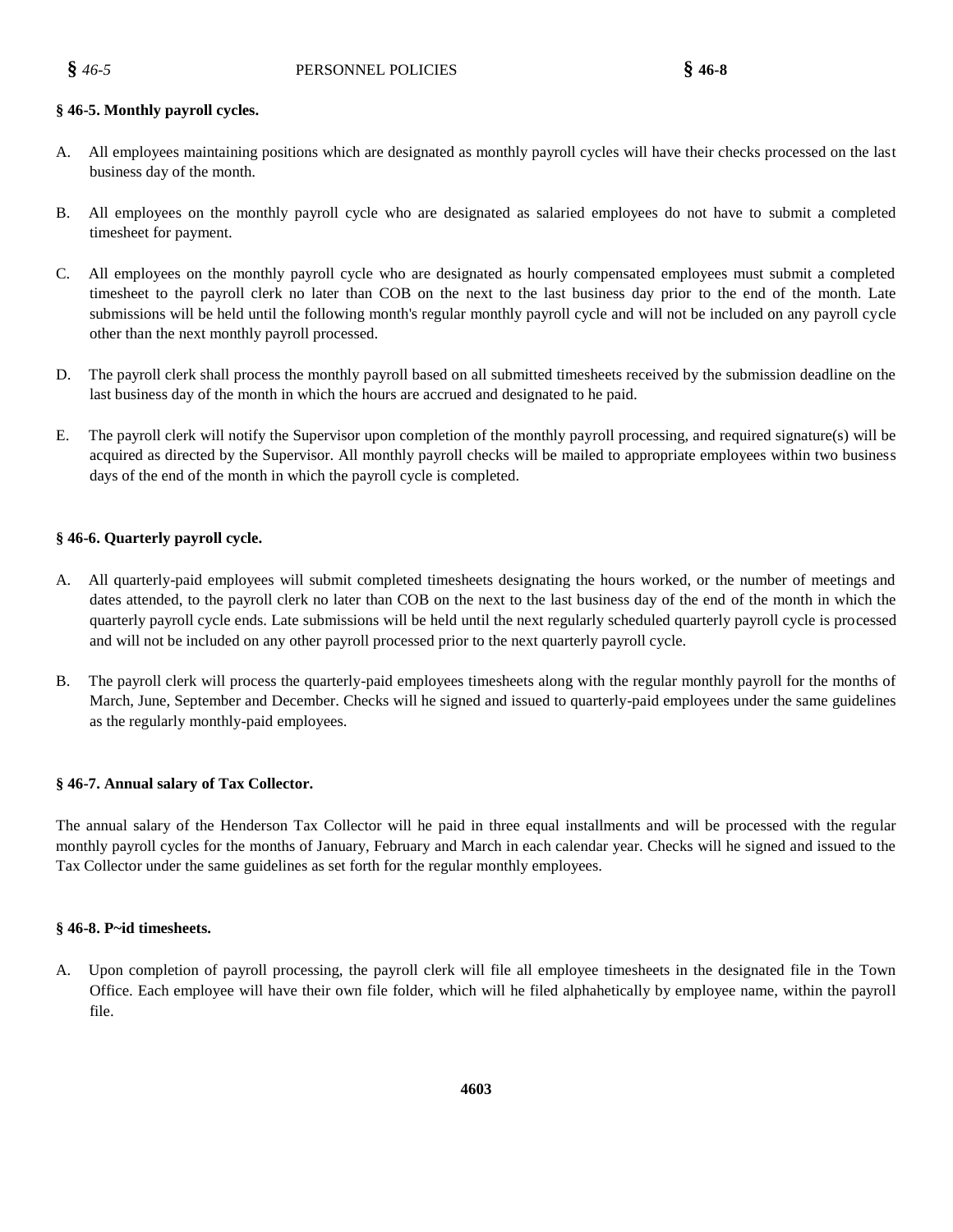# **§** 46-8 **HENDERSON CODE** § 46-12

- B. All timesheets will be marked PAID, with the appropriate check numher and date issued. Each employee timesheet will be filed in the employee's folder, with the oldest filed in the rear and the most recent in the front of each employee's file.
- C. All paid timesheets and any supporting documentation will he filed aiphahetically by employee, by fiscal year, in the Town Office and will be maintained by the payroll clerk, under the direction of the Supervisor, until the end of the fiscal year in which the timesheets were paid.
- D. At the end of each fiscal year, when the Supervisor's accounting records are officially closed, all employee timesheets for that fiscal year will be retired and turned over to the Town Clerk for records management processing and safekeeping.

## **ARTICLE III Department Reports Policy [Adopted 4-13-1994]**

**fi**

#### **§ 46-9. Monthly written reports.**

- A. All departments of the Town of Henderson will be required to submit a written report to the Town Board each month, which will include a summary of the activity and action taken by that department during the course of the previous month.
- B. All departments of an appointed or elected nature, including any committees ~stablished by the Town Board or the Town Supervisor, will be required to submit their written reports to the Town Clerk by the close of business (COB) on the Friday prior to the first regularly scheduled Board meeting on the second Wednesday of each month.

#### **§ 46-10. Distribution to Board.**

All reports received by the Town Clerk by COB on Friday prior to the first regularly scheduled Board meeting on the second Wednesday of each month will be forwarded to the Board memhers, along with other documentation distributed by the Town Clerk to the Board for their review prior to the meeting.

#### **§ 46-11. Reports received after deadline.**

Any and all departmental reports received after the deadline will he noted with the date and time received and will he copied and distributed to the Board members at the meeting.

#### **§ 46-12. Opportunity to address Board.**

A. Each department will have the opportunity to address the Town Board at the regularly scheduled Board meefing, as indicated in Chapter 37, Meetings, of the Code of the Town of Henderson, and may read their monthly report at that time or opt to address other issues or concerns pertaining to their department.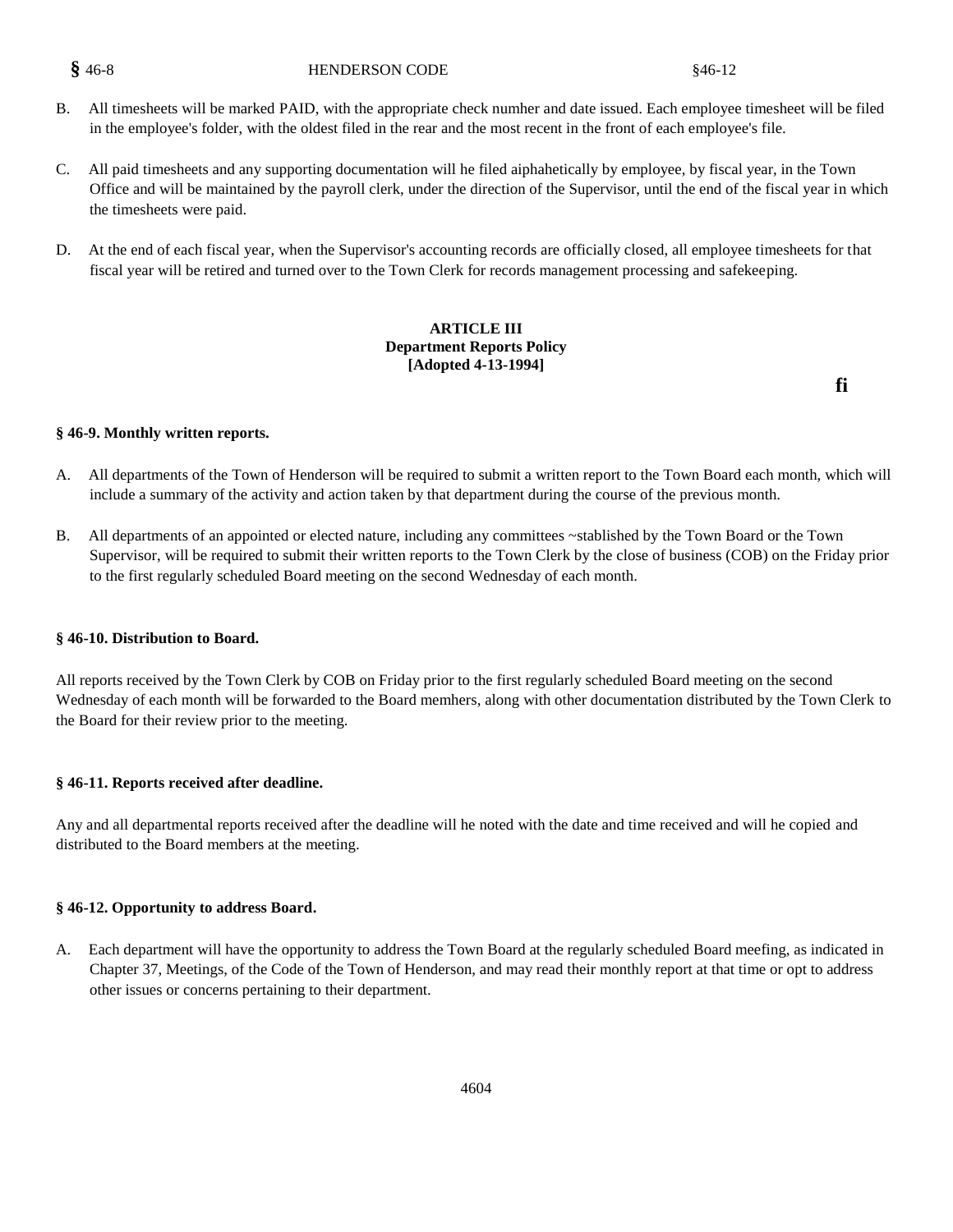### **§46-12** PERSONNEL POLICIES §46-14

B. Any department which chooses to address the Board at the regularly scheduled meeting will still he required to submit a written report as indicated above, prior to the meeting, for the Board members' review.

### **§ 46-13. Contents of reports.**

### The report shall **include the following information as it pertains to each department:**

- A. Activity in each department **for** the previous month.
- B. Problems incurred during the prior month.
- C. Solutions to problems incurred and other actions taken.
- D. Problems encountered that need additional assistance and guidance from the Board.
- E. Revenues received and expenses incurred.
- F. Status of future activities planned.
- G. Anticipated expenses for projects planned, seminars or other miscellaneous expenses.
- H. Violations noted.
- I. Possible litigation situations.
- J. Contacts made and correspondence received or sent.
- K. Capital expenses anticipated for renovations, replacement or purchase of equipment.
- L. Number of participants in programs available and operated during the month.
- M. Long-range program suggestions and requests for funding of same.
- N. Possible solutions or alternatives to problems currently being addressed.

# ARTICLE IV **Drug-Free Workplace [Adopted 5-25-1994]**

#### **§ 46-14. Policy statement.**

**As a** recipient of federal grant **funds, the Town of** Henderson is required **to** comply with **the** provisions of the Drug-Free Workplace Act of 1988. The statement shall serve as notice to all employees that the town is carrying out those required steps to ensure compliance with the Act. All Town of Henderson employees are notified as follows:

- A. All employees are hereby notified that the unlawful manufacture, distribution, dispensing, possession or use of a controlled substance is prohibited in the workplace.
- B. The following are actions that will he taken against any employee for violation of the above provisions: